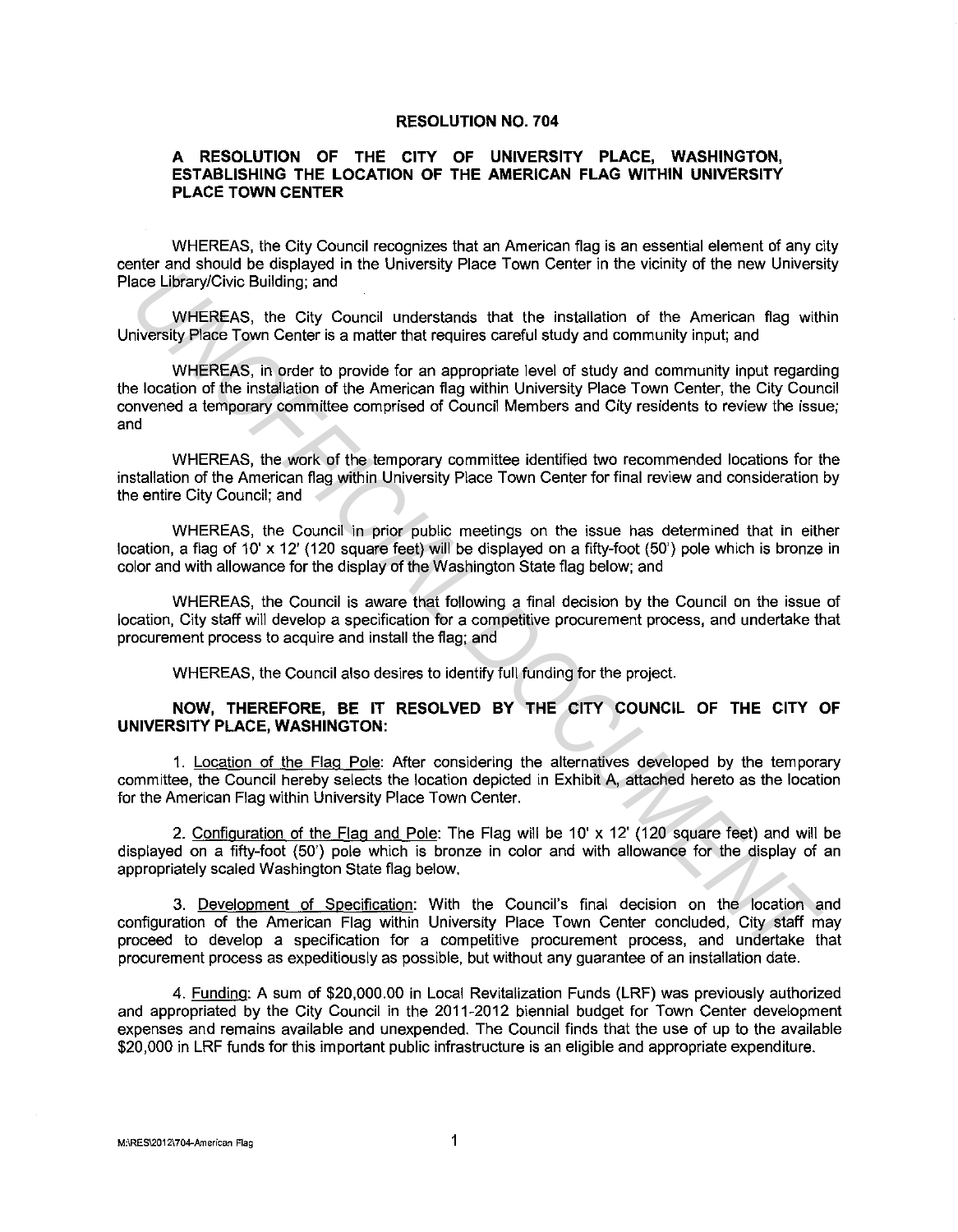5. Effective Date. This Resolution shall be effective immediately upon passage by the City Council.

**ADOPTED BY THE CITY COUNCIL ON OCTOBER 15, 2012.** 

Ken Grassi, Mayor

**ATTEST:** 

Emelita Genetia, City Clerk TEST:<br>
THEST:<br>
THE CONTROLLY CONTROLLY<br>
PROVED AS TO FORM<br>
WHO WE ON CONTROLLY CONTROLLY<br>
WHO WE ON CONTROLLY CONTROLLY CONTROLLY CONTROLLY CONTROLLY CONTROLLY CONTROLLY CONTROLLY CONTROLLY